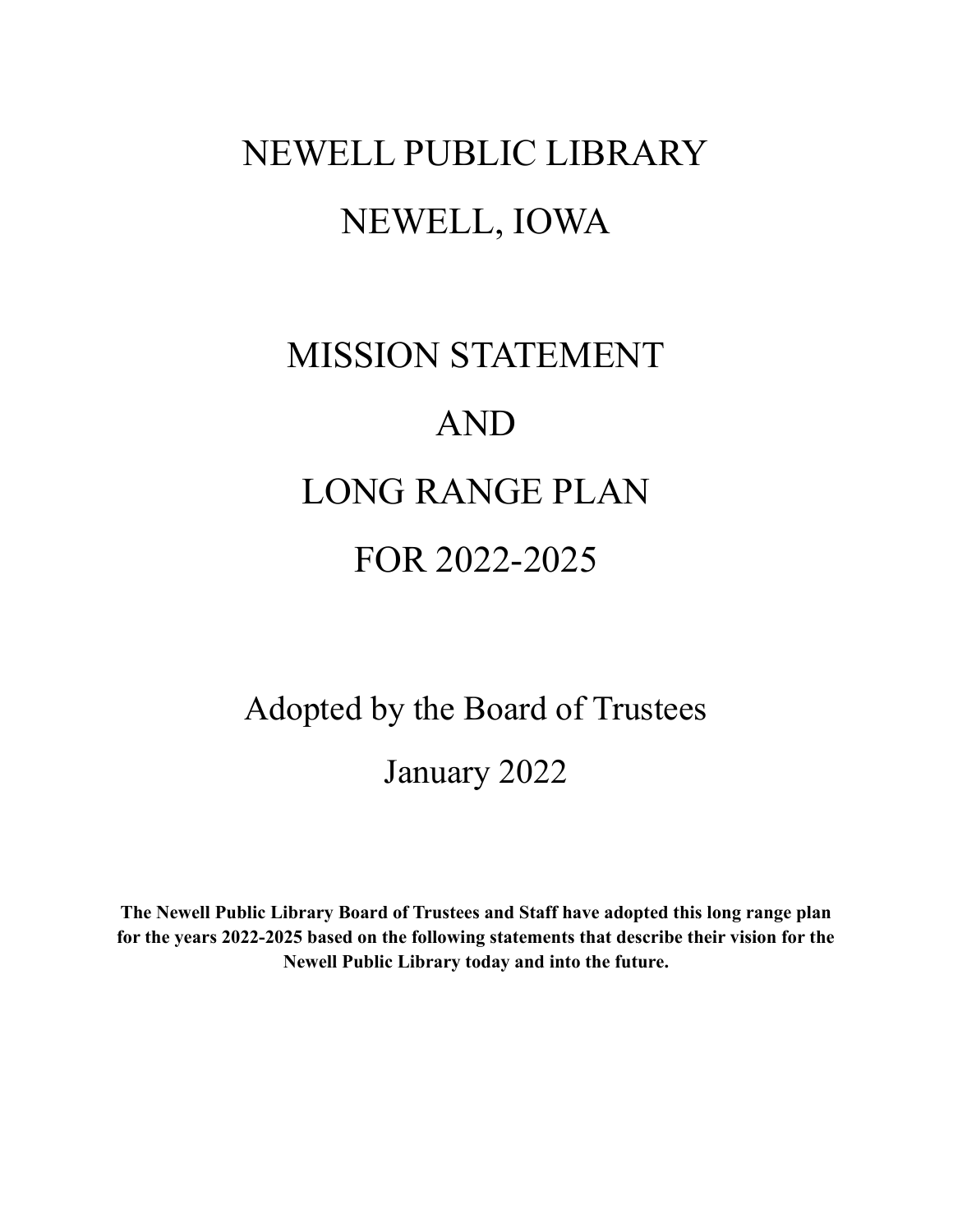### **MISSION STATEMENT**

The Newell Public Library provides materials and services to help meet the informational, educational, and recreational needs of all residents of the community and the surrounding areas to stimulate lifelong learning.

### **The library will:**

- Be accessible to everyone in the community and surrounding areas.
- Be focused on the patrons and their needs and provide them with the best possible service.
- Provide free and equal access to all materials and resources in the library.
- Provide materials and resources that strive to fulfill the needs for information to all ages.
- Practice intellectual freedom and confidentiality.
- Value the youth in the community as the future of the library and the surrounding community.

## **2022-2025 GOALS:**

- 1. Residents of Newell and the surrounding area will have access to a collection of current and popular materials in a variety of formats that will stimulate thinking, expand their knowledge, and make leisure time productive and enjoyable.
- 2. Residents of Newell and the surrounding area will have access to materials, information, resources, assistance, and up to date technology that can be used for leisure, work, school, and personal life.
- 3. Residents will have the resources they need to explore topics of personal interest and continue to learn throughout their lives.
- 4. All citizens will have the ability to suggest improvements for the library to fit the needs and wants of the community.

## **COMMUNITY**

Newell is a small community of over 900 people. Newell has an Elementary, Middle and High School in town. There are multiple daycares located in town, including the Mustang Childcare led by NFCSD. We have a diverse group of ages in our community. The library is a great gathering place for children, tweens, and teens after school. It is also a good place for people of all ages to come for their recreational needs and general information. Our priority for the future is to continue to be an active place that offers a variety of things to the needs of the people in our community. As well to ensure that we are always willing to work with the community in order to better ourselves and services to best fit the needs for our patrons.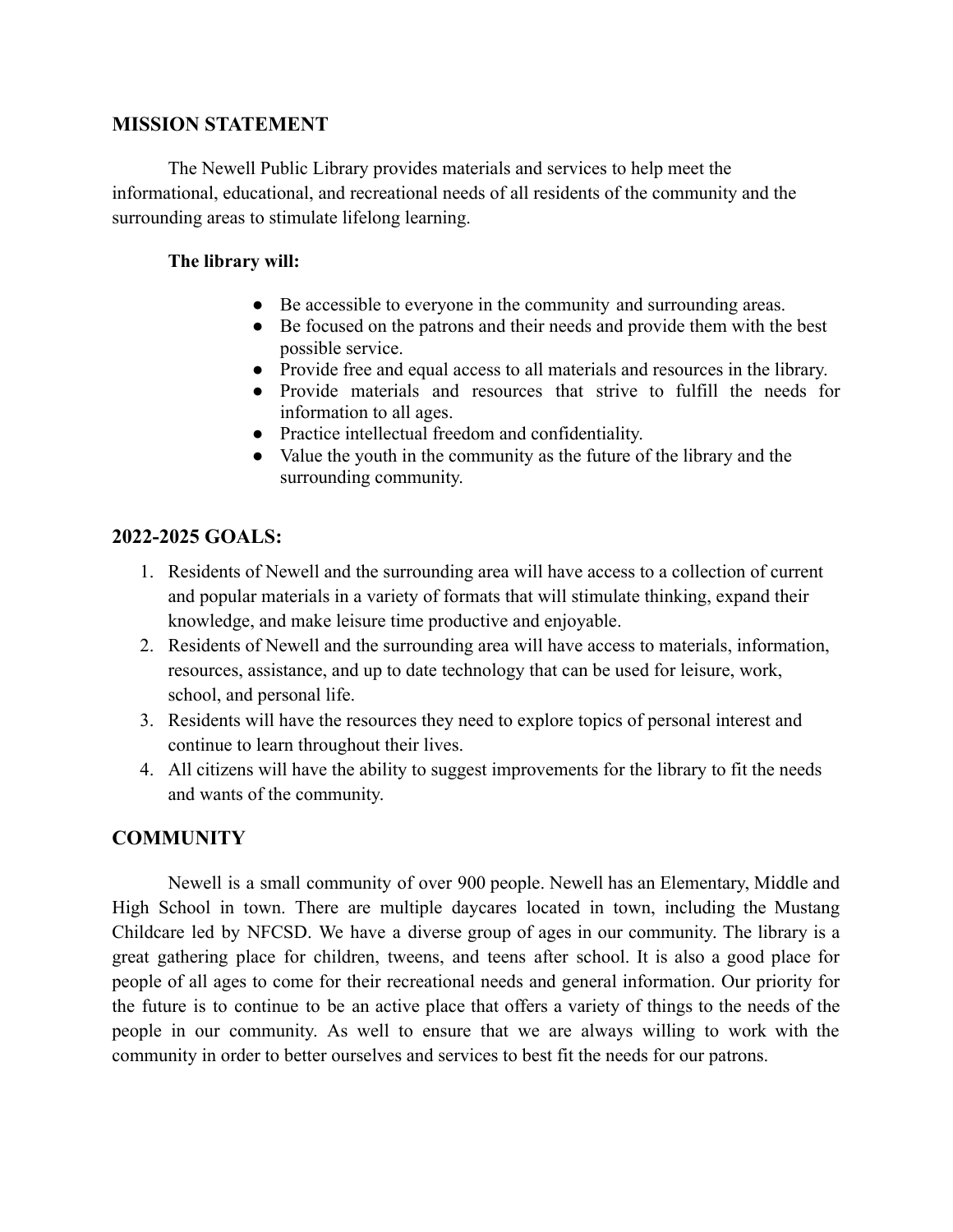#### **GOALS AND OBJECTIVES**

#### **Collection Development**

"Residents of Newell and the surrounding area will have access to a collection of current and popular materials in a variety of formats that will stimulate thinking, expand their knowledge, and make leisure time productive and enjoyable."

**Objective 1**: Each year the library will continue to add to the collection a variety of bestsellers and popular materials based on patron requests, bestseller lists and other resources available.

**Objective 2**: Each year the library will continue to add to the current collection of popular materials in other formats. This collection currently includes DVDs and books on audio CDs, popular magazine titles, and eBooks and audiobooks purchased through Bridges by Overdrive.

**Objective 3**: Each year the library will use approximately 20 % of the book budget to add to the collection of each age group.

#### **Accessibility**

"Residents of Newell and the surrounding area will have access to materials, information, resources, assistance, and up to date technology that can be used for leisure, work, school, and personal life."

**Objective 1**: Each year the library will promote the reference help available in the library and online through social media, newsletters and the library website.

**Objective 2:** The library will continue to update, review, and add technology resources and devices for patron use.

**Objective 3:** The director will evaluate the state of equipment and materials in the library and bring to the board's attention any in need of repair or replacement annually.

**Objective 4**: The library will continue to attract library users by balancing traditional and new collections and services.

**Objective 5**: The Book Systems Atriuum automation system will continue to be used and will provide easy access for patrons to the card catalog and the check-out system will provide a more efficient way of managing circulation for the staff and our patrons.